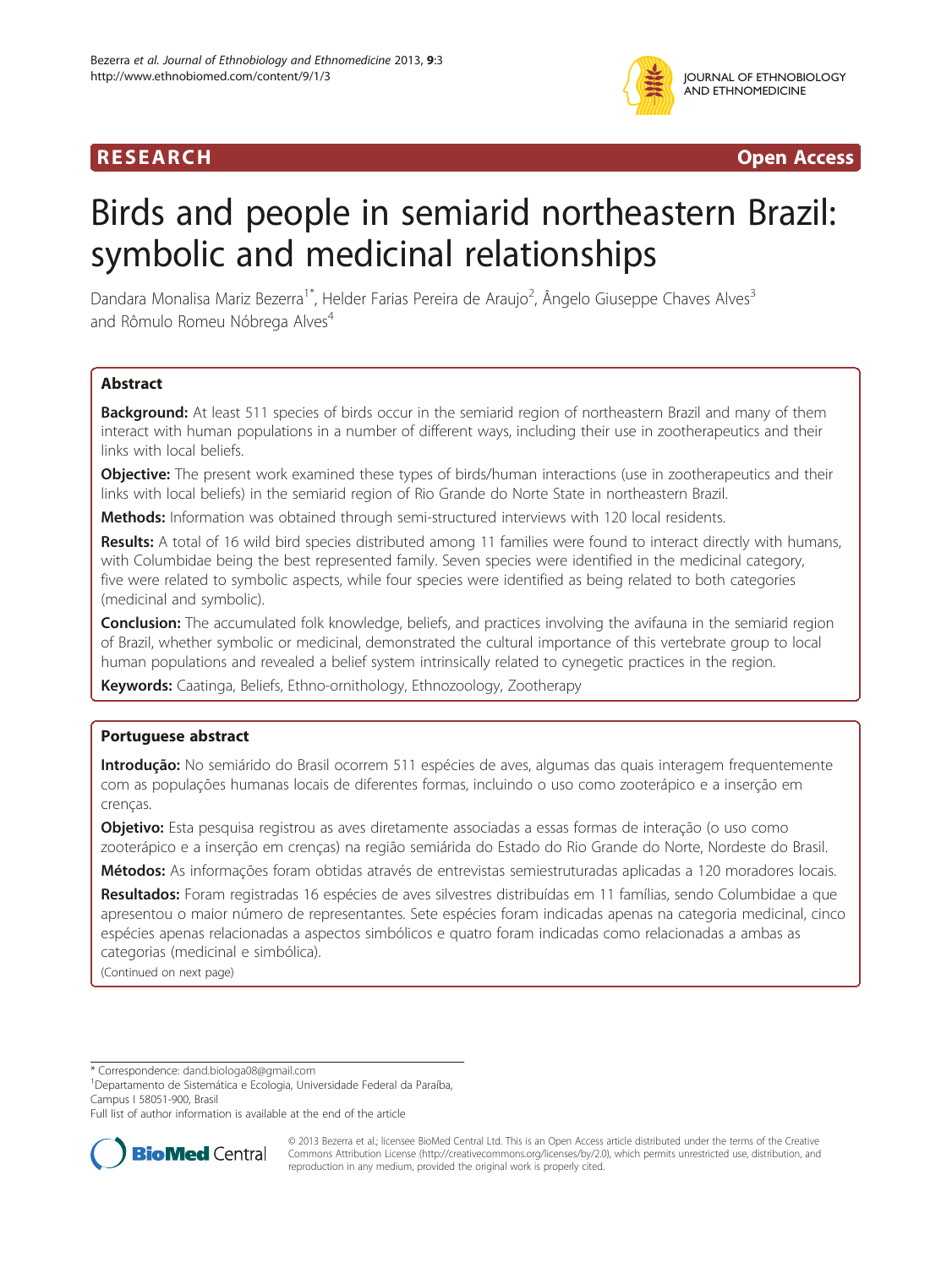#### (Continued from previous page)

Conclusão: Os conhecimentos, crenças e práticas relacionadas à avifauna no semiárido brasileiro, seja no aspecto simbólico ou medicinal, demonstra a importância cultural que esse grupo de vertebrados representa para as populações locais, revelando um sistema de crenças que está intrinsicamente relacionado às práticas cinegéticas na região.

Palavras-chave: Caatinga, Crenças, Etnoornitologia, Etnozoologia, Zooterapia

# Background

Brazil has one of the most diversified avifaunal populations in the world, with more 1,832 known species [\[1](#page-8-0)]. At least 511 avian species have been recorded in the semiarid region (which is dominated by steppe-savannah vegetation that is locally denominated "caatinga") [\[2,3](#page-8-0)], and a number of these birds are used by local human populations [[4-](#page-8-0)[14\]](#page-9-0).

Ancient relationships have been established between birds and human populations, and these animals are present in the day-to-day actions and thoughts of human cultures in many ways [[15,16\]](#page-9-0). Birds are usually considered in terms of their roles as pets or as sources of food [[8,9,11,14,17\]](#page-9-0), although these animals have other important forms of interaction with humans in medicinal and symbolic spheres [\[5](#page-8-0)[,15,18](#page-9-0)-[25\]](#page-9-0).

Among the many types of ethno-zoological connections that exist between humans and animals are symbolicritualistic relationships that, in the case of birds, refer to omens culturally associated with these animals [[26](#page-9-0)] and with the use of their body parts in magical/religious rituals [[22,24,25\]](#page-9-0). In regards to omens, these divinations may be related to meteorological phenomena [\[27,28\]](#page-9-0) and/or have religious dimensions [\[22,29,30](#page-9-0)].

Birds are among the animals most frequently used in folk medicine in Brazil [\[6,7,19,23,31](#page-9-0)-[40](#page-9-0)] and other countries of the world [[20](#page-9-0),[41-49\]](#page-9-0). Zootherapeutic knowledge and practices are generally orally transmitted from generation to generation, and are associated with a wide array of cultural aspects [[50](#page-9-0)]. Interrelationships between popular beliefs and zootherapy have been reported in many different localities in Brazil [[6,9,31,51](#page-9-0)-[54](#page-10-0)] as well as in other countries [[48,49,](#page-9-0)[55,56\]](#page-10-0). As such, the use of animalderived substances should be viewed from a cultural perspective as these medicinal practices are organized into cultural systems [[57](#page-10-0)] and form through the integration of belief systems (kosmos), bodies of accumulated knowledge (corpus), and productive practices (práxis) [[58](#page-10-0)].

Both the hunting and capture of bird species have been shown to affect their natural populations – with immediate and evident ecological implications [\[8,9,14](#page-9-0)]. As such, studies are needed that can reveal the different forms of interactions between people and birds and investigate questions related to their ecology, economic

uses, and symbolic functions that could aid future conservation efforts [[59](#page-10-0)]. Most ethnozoological research on birds has focused on their use and commerce as pets or food, while studies examining the importance of these animals as components of belief systems have been largely neglected. These types of studies are very important from a conservation point of view, however, because human perceptions of the symbolic value of an animal can be associated with either protective or destructive attitudes towards them. Within this context, the present work surveyed local human populations of hunters and ex-hunters living in the semiarid region of northeastern Brazil to identify the bird species hunted and utilized as therapeutic resources and/or cited in belief systems in order to evaluate the implications of these relationships on the conservation of the local avifauna.

# Methodology

#### Study area

The study area included the municipalities of Caicó, São João do Sabugi, Serra Negra do Norte, and Timbaúba dos Batistas (Figure [1](#page-2-0)), located in the Seridó region of the state of Rio Grande do Norte in northeastern Brazil. The Seridó region occupies an area of 10,955 km<sup>2</sup> [[60](#page-10-0)] (approximately 20.74% of the state), most of which is covered by Caatinga dryland vegetation that has been heavily impacted by anthropogenic use and subject to desertification [[61](#page-10-0)].

The regional climate is dry and hot (classified as Bswh in the Köppen system) with an average annual temperature of 27.5°C [[62\]](#page-10-0). The rains are concentrated in the austral Summer/Fall (between January and April). The local vegetation is classified as steppe-savannah, locally caatinga denominated, with a number of distinct characteristics that causes it to be considered "Seridó caatinga" [[63](#page-10-0),[64](#page-10-0)].

#### Characterization of the target population

The human populations in the municipalities studied are largely composed of people involved in small-scale agricultural activities such as subsistence agriculture, animal husbandry (goats, sheep, and cattle), and the service sector (e.g., small businessmen, teachers, etc.) who also undertake cynegetic activities in the region. The populations in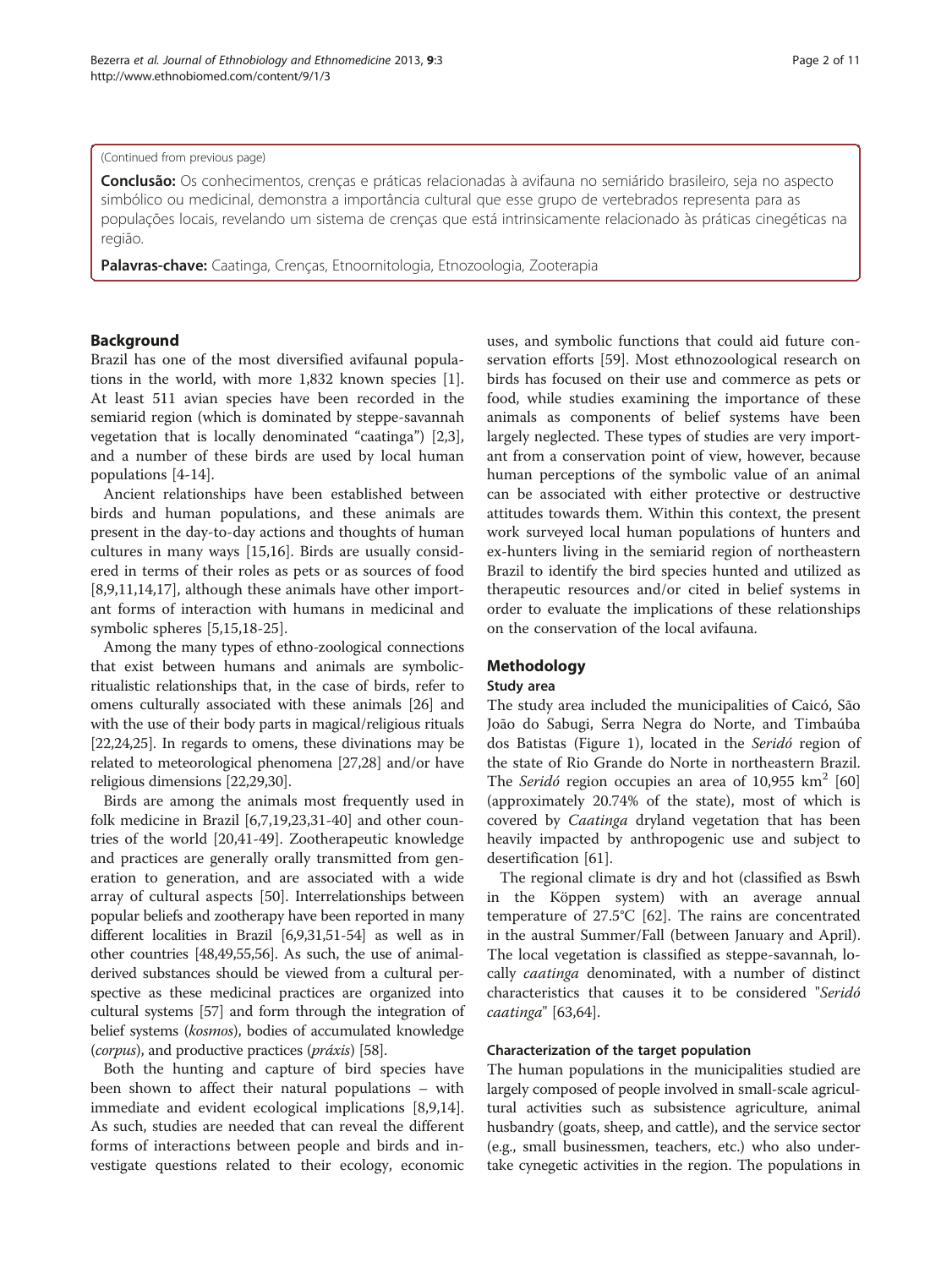<span id="page-2-0"></span>

the study area consider themselves to be "sertanejos". In the categories developed by [\[65\]](#page-10-0) to describe traditional populations, the sertanejos/vaqueiros correspond to traditional non-indigenous populations that occupy inland areas of northeast Brazil and can also advance into the semiarid *caatinga* region.

We interviewed a total of 120 people including hunters and ex-hunters living in the four municipalities cited above. Of these, 77.5% now live in urban areas, while the remaining 22.5% reside in rural areas. In spite of the fact that most of the interviewees lived in urban situations they still retained strong links with the rural zone, where they not only practiced their professions but also captured birds. The high percentage of people in urban areas actively using wild birds reflects their relatively recent migration from rural to urban areas as well as the transplanting of rural cultural practices to urban situations.

#### Sampling procedures and data analysis

Fieldwork was undertaken during the period between September/2009 and March/2010. Information was gathered through the use of interviews held with local inhabitants who utilized or interacted with wild birds in some manner. With the aid of local community leaders we were able to identify key-informants in each municipality and the selection of interviewees then developed through the "snowball" technique [[66](#page-10-0)], which consists of identifying additional informants based on recommendations of earlier interviewees.

Ethno-ornithological data was obtained through the use of semi-structured interviews [\[67](#page-10-0)] and direct observations [\[68](#page-10-0)]. The semi-structured interviews were directed towards identifying the types of birds that were captured, their forms of use and symbolic aspects associated. The interviews were undertaken individually, and most were digitally recorded; the interviews were subsequently transcribed and organized into a standardized data base. We used field notebook for notes, especially in interviews that could not be electronically recorded.

The birds cited by the interviewees were identified to the species level using published field guides [[69,70\]](#page-10-0), by direct sightings, and by photographic documentation during the interviews. The scientific nomenclature utilized in the present study follows the Brazilian Commission of Ornithological Records [\[1\]](#page-8-0).

The general goals and objectives of the study were outlined to the potential informants in accessible language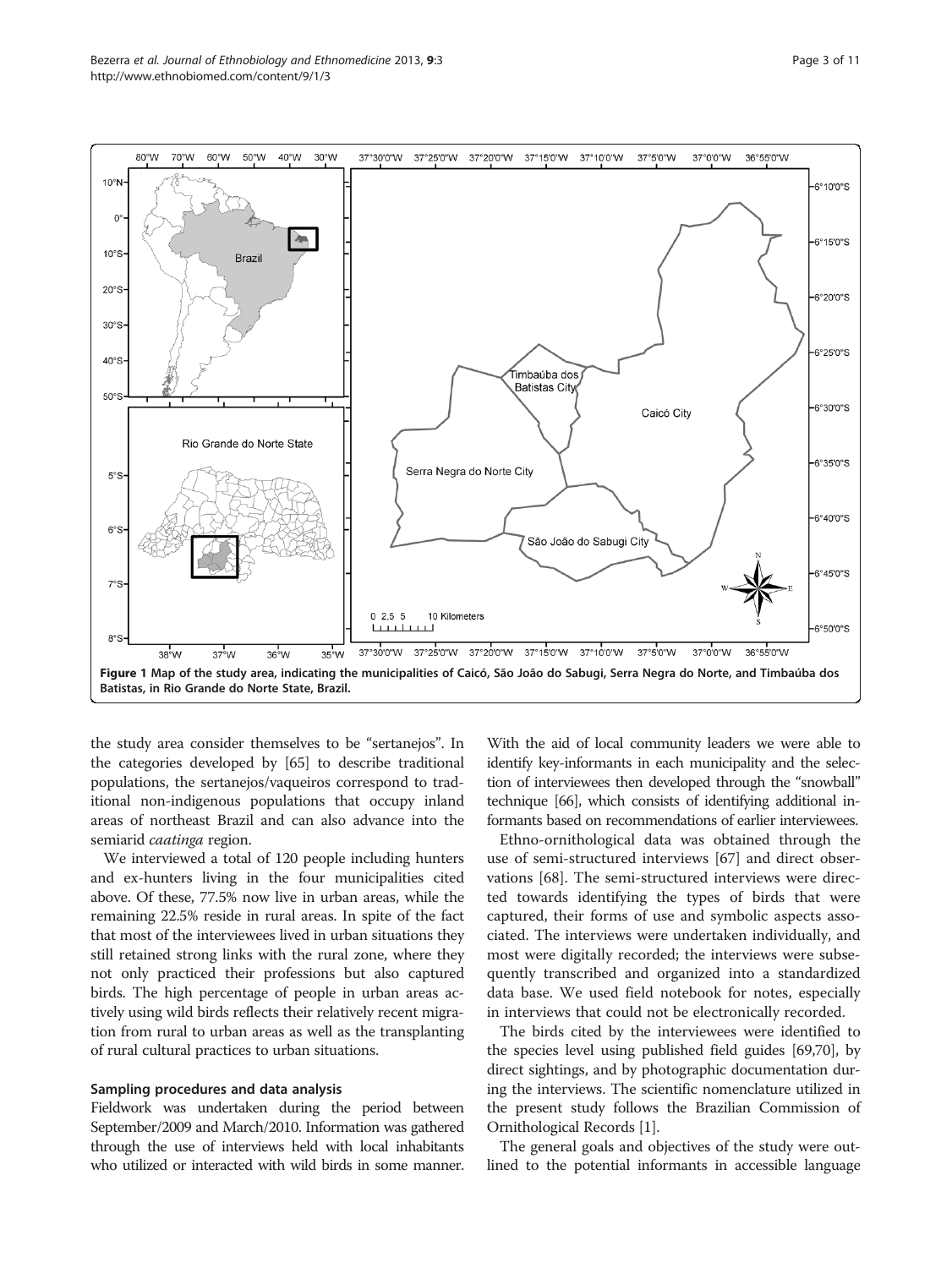before beginning the interviews. This research project was approved by the Research Ethics Committee of the Lauro Wanderley University Hospital of the Federal University Paraíba (protocol CEP/HULW nº. 0008.0.126.000-10).

# Results and discussion

Of the 120 interviewees, only 33.3% mentioned the use of bird species in medicinal or symbolic functions, while the remainder cited their use as food sources or as pets. This low percentage may reflect a low level of use of wild birds for medicinal or symbolic practices, or it may be related to a decrease in the transmission of this type of knowledge to younger generations. Additionally, knowledge about some species was limited to a restricted number of interviewees (see Table [1](#page-4-0)), which corroborates with the hypothesis of a decrease in the rate of transmission of this type of knowledge in the regions studied.

Sixteen bird species were identified that were used in popular medicine or associated with local belief systems (Figure [2\)](#page-6-0). These species belonged to 11 families, with Columbidae having the highest number of species mentioned (37.5%) (Table [1\)](#page-4-0). These species are not cited in the Brazilian list of threatened birds [[71](#page-10-0)], and only in the "Least Concern" category prepared by the International Union for the Conservation of Nature [[72\]](#page-10-0). There is currently no information available in the literature about the degree of conservation of the species present in the study region, and a list of locally threatened species would provide important information about cynegetic pressure on regional native birds.

The categories and subcategories used in this work are classified according to the perspective of Western science, as the local populations do not recognize any sharp distinctions between natural, supernatural, magical, religious, or medicinal spheres [[31](#page-9-0)[,58](#page-10-0)]. Using the typology proposed by Marques [\[18](#page-9-0)[,73\]](#page-10-0), the present research considered the following categories and subcategories: a) medicinal: birds used in curative treatments (subcategory cures) or in preventative measures (subcategory prevention); b) symbolic: birds that humans consider capable of divining events related to the climate and the weather (subcategory climate), events that announce some misfortune (subcategory omens), or birds that are used in attempts to avoid certain problems or bring good fortune to cynegetic activities (subcategory protection).

According to the categories and subcategories proposed, 11 bird species were placed in the medicinal category (Nothura boraquira, Coragyps atratus, Cariama cristatus, Columbina minuta, Columbina talpacoti, Columbina squammata, Columbina picui, Leptotila verreauxi, Aratinga cactorum, Cyanocorax cyanopogon, and Mimus saturninus), and of these species, 10 were included in the subcategory cures, while only one (Cariama cristatus) was included in the subcategory prevention. Nine species (N. boraquira,

C. cristatus, C. picui, Patagioenas picazuro, Chlorostibon lucides, C. cyanopogon, Turdus rufiventris, Icterus jamacaii, and Euphonia chlorotica) were included in the symbolic category, with four (N. boraquira, C. cristatus, C. lucides, and C. cyanopogon) being included in the subcategory protection, one (T. rufiventris) in the subcategory climate and four (C. picui, P. picazuro, I. jamacaii, and E. chlorotica) in the subcategory omens (see Table [1\)](#page-4-0).

Seven bird species (Coragyps atratus, C. minuta, C. talpacoti, C. squammata, L. verreauxi, Aratinga cactorum, and Mimus saturninus) were included only in the medicinal category, five species (P. picazuro, C. lucides, T. rufiventris, I. jamacaii, and E. chlorotica) were related only to symbolic aspects, while four species (N. boraquira, C. cristatus, C. picui, and C. cyanopogon) were identified as belonging to both categories (medicinal and symbolic). It was noted that the medicinal and symbolic qualities attributed to the bird species cited by the hunters and former hunters were related in a general way with a system of folk beliefs transmitted down through generations.

# Birds as zootherapeutic resources

Eleven bird species were cited by the interviewees as therapeutic resources in the municipalities surveyed (see Table [1\)](#page-4-0). Five species had already been reported in the literature, but six were new records of medicinal birds for Brazil (Aratinga cactorum, Columbina minuta, C. talpacoti, C. picui, C. squammata, and Mimus saturninus). Summing these new species to the 47 medicinal bird species already recorded in the literature [[35](#page-9-0),[57](#page-10-0)] indicates that at least 53 bird species are used in folk medicinal practices in Brazil. The uses of some of these species, such as Gallus gallus, Coragyps atratus, Nothura boraquira, and Cyanocorax cyanopogon are disseminated in many parts of Brazil [\[5](#page-8-0)-[7,21,31-34,36,38,39,](#page-9-0)[74-76](#page-10-0)]. New research initiatives concerning medicinal animals will be needed in various regions of Brazil as the true number of medicinal species must certainly exceed that presently known (see [\[35](#page-9-0)]). Cataloging species and their zootherapeutic uses is important because of the cultural values they represent and because this information could also be useful in terms of conserving these species. It must be emphasized, however, that there is no information available in the literature concerning the pharmacological efficiency of the therapies cited in the present study. Very few studies, in fact, have been undertaken to investigate the efficiency of any of the animals used in traditional medicines [[77-79\]](#page-10-0) although a limited number of workers have examined this subject e.g. [[80-82\]](#page-10-0). As such, inventories of fauna-derived medicines should be subsidized with pharmacological studies that could validate (or not) the medicinal properties of animals used in folk medicine [\[37](#page-9-0)[,79](#page-10-0)].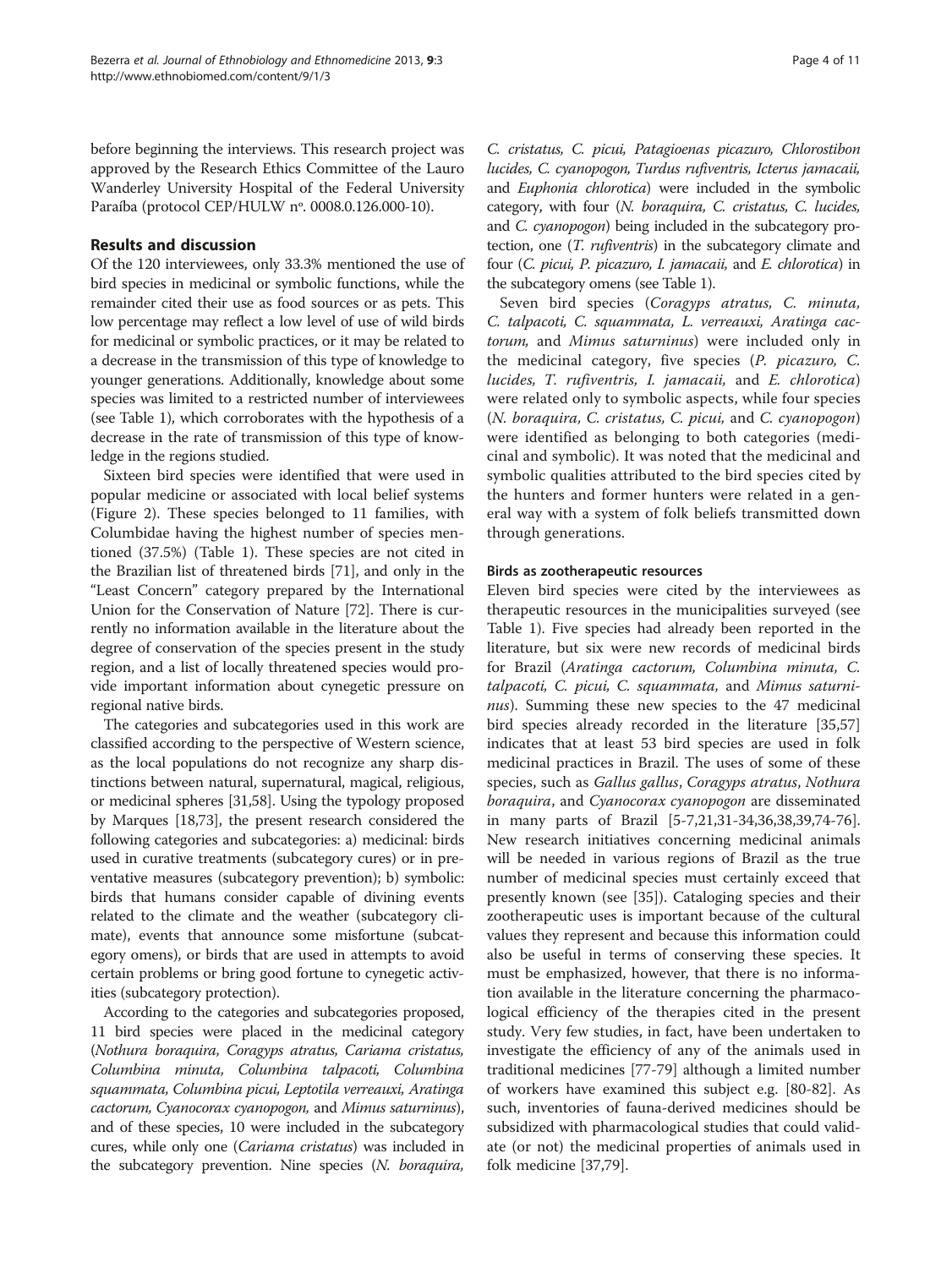# <span id="page-4-0"></span>Table 1 Birds cited by informants in the semiarid region of Rio Grande do Norte State in northeastern Brazil as having medicinal and/or symbolic attributes: identification, categories and subcategories, uses and purposes (M- medicinal; S-symbolic), and number of citations per species

| <b>Families/species</b>                         | Vernacular<br>name                | Category<br>(subcategory)                       | Uses and purposes                                                                                                                                                                                                                                                                                                                                                                           | <b>Citations</b> |
|-------------------------------------------------|-----------------------------------|-------------------------------------------------|---------------------------------------------------------------------------------------------------------------------------------------------------------------------------------------------------------------------------------------------------------------------------------------------------------------------------------------------------------------------------------------------|------------------|
| Tinamidae                                       |                                   |                                                 |                                                                                                                                                                                                                                                                                                                                                                                             |                  |
| Nothura boraquira<br>Spix, 1825                 | White-bellied<br>Nothura          | Medicinal (cures),<br>Symbolic (protection)     | M- Administering an infusion made from the feathers of this bird will<br>supposedly cure someone bitten by a snake. A soup made from the cooked<br>meat of this bird can cure colds. S- Carrying a feather from this bird will<br>protect a person from disagreeable events.                                                                                                                | 4                |
| Carthartidae                                    |                                   |                                                 |                                                                                                                                                                                                                                                                                                                                                                                             |                  |
| Coragyps atratus<br>Bechstein, 1793             | <b>Black Vulture</b>              | Medicinal (cures)                               | <b>M-</b> The liver of this bird is extracted and cooked and then reduced to a<br>powder. If this powder is added to the drink or food of an alcoholic,<br>without that person being aware of it, they will supposedly be cured of<br>alcoholism. Ingesting fat from the bones of this vulture will cure aching<br>bones.                                                                   | 5                |
| Cariamidae                                      |                                   |                                                 |                                                                                                                                                                                                                                                                                                                                                                                             |                  |
| Cariama cristata<br>Linnaeus, 1766              | Red-legged<br>Seriema             | Medicinal (prevention)<br>Symbolic (protection) | M- Using a necklace made from the feathers of this bird will help avoid<br>serious reactions to snake bites. S- Using a necklace made from the feathers<br>of this bird will protect the hunter and his dog from snakebites.                                                                                                                                                                | 2                |
| Columbidae                                      |                                   |                                                 |                                                                                                                                                                                                                                                                                                                                                                                             |                  |
| Columbina minuta<br>Linnaeus, 1766              | Plain-breasted<br>Ground-Dove     | Medicinal (cures)                               | <b>M</b> - Drying the foot this bird and eating it raw, or preparing an infusion with<br>the feces of this animal, are believed to cure colds.                                                                                                                                                                                                                                              | 2                |
| Columbina<br>talpacoti<br>Temminck, 1811        | Ruddy<br>Ground-Dove              | Medicinal (cures)                               | M- Drying the foot this bird and eating it raw, or preparing an infusion with<br>the feces of this animal, are believed to cure colds.                                                                                                                                                                                                                                                      | 2                |
| Columbina<br>squammata<br>Lesson, 1831          | Scaled Dove                       | Medicinal (cures)                               | M- Drying the foot this bird and eating it raw, or preparing an infusion with<br>the feces of this animal, are believed to cure colds.                                                                                                                                                                                                                                                      | 2                |
| Columbina picui<br>Temminck, 1813               | Picui Ground-<br>Dove             | Medicinal (cures)<br>Symbolic (omens)           | M- Drying the foot this bird and eating it raw, or preparing an infusion with<br>the feces of this animal, are believed to cure colds. S- The call of this bird is<br>believed to predict disagreeable events.                                                                                                                                                                              | 3                |
| Patagioenas<br>picazuro<br>Temminck, 1813       | Picazuro<br>Pigeon                | Symbolic (omens)                                | S- It is believed that this bird attracts disagreeable events.                                                                                                                                                                                                                                                                                                                              | 1                |
| Leptotila verreauxi<br>Bonaparte, 1855          | White-tipped<br>Dove              | Medicinal (cures)                               | M- Eating the cooked meat of this bird will cure morning sickness during<br>pregnancy.                                                                                                                                                                                                                                                                                                      | 5                |
| Psittacidae                                     |                                   |                                                 |                                                                                                                                                                                                                                                                                                                                                                                             |                  |
| Aratinga cactorum<br>Kuhl, 1820                 | Cactus<br>Parakeet                | Medicinal (cures)                               | M- Consuming a brew made from the meat of this bird is believed to<br>facilitate the eruption of new teeth in children.                                                                                                                                                                                                                                                                     | 1                |
| Trochilidae                                     |                                   |                                                 |                                                                                                                                                                                                                                                                                                                                                                                             |                  |
| Chlorostibon<br>lucidus Shaw, 1812              | Glittering-<br>bellied<br>Emerald | Symbolic                                        | S- Eating the heart of this bird will make a hunter more successful.                                                                                                                                                                                                                                                                                                                        | 1                |
| Corvidae                                        |                                   |                                                 |                                                                                                                                                                                                                                                                                                                                                                                             |                  |
| Cyanocorax<br>cyanopogon Wied,<br>1821          | White-naped<br>Jay                | Medicinal (cures),<br>Symbolic (protection)     | M- If this bird is raised as a pet and fed with leftover food of a person<br>afflicted with asthma or shortness of breath it will cure this illness. Applying<br>an infusion made with the feathers of this bird will supposedly cure Chagas<br>disease. S- A bird kept as a pet in the house can help prevent disagreeable<br>events, as it is believed to be capable of foretelling them. | 25               |
| Turdidae                                        |                                   |                                                 |                                                                                                                                                                                                                                                                                                                                                                                             |                  |
| Turdus rufiventris<br>Vieillot, 1818<br>Mimidae | Thrush                            | Rufous-bellied Symbolic (climate)               | S- The song of this bird is believed to foretell rainfall.                                                                                                                                                                                                                                                                                                                                  | 1                |
| Mimus saturninus<br>Lichtenstein, 1823          | Chalk-browed<br>Mockingbird       | Medicinal (cures)                               | M- Eating the cooked meat of this bird will cure morning sickness during<br>pregnancy.                                                                                                                                                                                                                                                                                                      | 1                |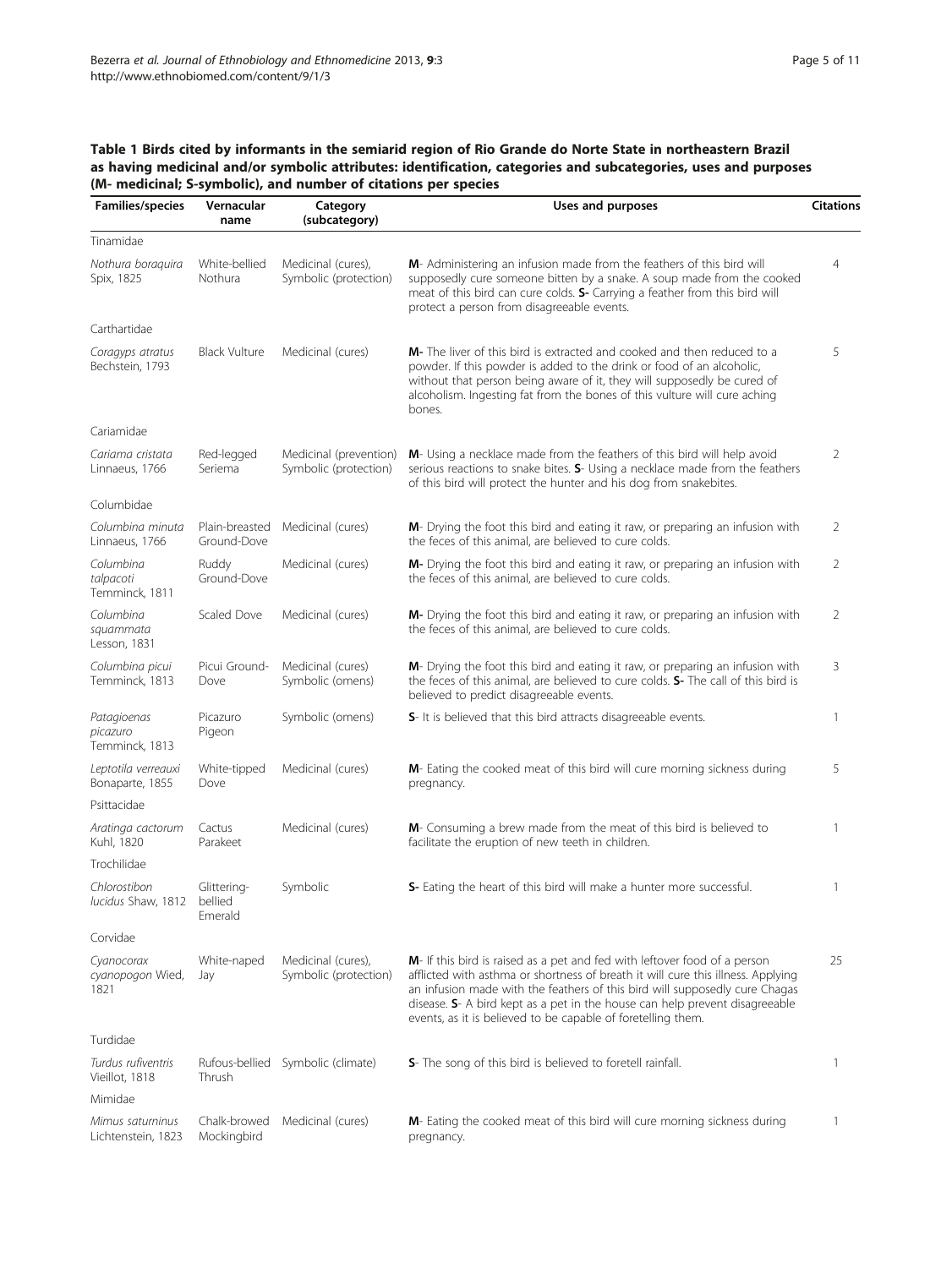| Table 1 Birds cited by informants in the semiarid region of Rio Grande do Norte State in northeastern Brazil    |
|-----------------------------------------------------------------------------------------------------------------|
| as having medicinal and/or symbolic attributes: identification, categories and subcategories, uses and purposes |
| (M- medicinal: S-symbolic), and number of citations per species (Continued)                                     |

| Icteridae                                |                                 |                  |                                                                      |  |  |  |  |
|------------------------------------------|---------------------------------|------------------|----------------------------------------------------------------------|--|--|--|--|
| Icterus jamacaii<br>Gmelin, 1788         | Campo<br>Troupial               | Symbolic (omens) | S- Keeping this bird as a pet can attract disagreeable events.       |  |  |  |  |
| Fringillidae                             |                                 |                  |                                                                      |  |  |  |  |
| Euphonia<br>chlorotica<br>Linnaeus, 1766 | Purple-<br>throated<br>Euphonia | Symbolic (omens) | S- The song of this bird is believed to attract disagreeable events. |  |  |  |  |

Medicinal uses of animals are widely disseminated throughout the world. Birds are the second most frequently used vertebrates for medicinal purposes in India [[46\]](#page-9-0), and a similar survey undertaken in public markets in Nigeria recorded 199 bird species used in traditional medicine [\[83](#page-10-0)]. Kizung et al. [\[41](#page-9-0)] studied the uses of birds by human populations in the Democratic Republic of Congo and reported that 11.7% of the 76 species cited by the informants were used in traditional medicinal practices. Williams et al. [\[84\]](#page-10-0) reported that at least 354 species of birds are used for tradicional medicine in 25 African countries.

The use of birds as therapeutic resources in the present study area is based on folk knowledge that was transmitted by older members of the population. This situation follows a tendency previously noted by various authors who pointed out that zootherapeutic knowledge about birds is, as a general rule, passed down orally by older members of the community – indicating the cultural value of this accumulated knowledge [[5,](#page-8-0)[7](#page-9-0),[21,32](#page-9-0)-[34,36](#page-9-0)].

The White-naped Jay (Cyanocorax cyanopogon) had the greatest number of citations among the birds attributed with having zootherapeutic qualities in all of the municipalities studied here. The principal medicinal role of this bird, according to the informants, involves the use of live specimens to treat asthmatic problems. The interviewees reported that this malady is transferred to the bird when it is fed with the leftovers from the plate of an ailing person. This same prescription was also described in the semiarid regions of the states of Pernambuco, Paraíba, and Ceará, all of which are located in northeastern Brazil [\[5](#page-8-0)[,6](#page-9-0),[14](#page-9-0)]. Beliefs associated with the "transfer of illnesses" to animals or plants that are placed close to a sick person or to an infected area have been reported by a number of other authors [\[5](#page-8-0)[,6,14,36,48](#page-9-0)]. Ribeiro et al. [\[74\]](#page-10-0), for example, noted that the simple act of sitting on a sloth skin (Bradypus spp.) was used by local populations in southern Bahia State to treat back problems. Bernitez [\[48](#page-9-0)] reported that interviewees from the province of Granada in Spain recommend placing a snakeskin close to the head of a patient to prevent (or treat) headaches.

In relation to the Red-legged Seriema (Cariama cristata), the informants indicated that its feathers are used as amulets to protect hunters and their dogs from snake bites. This is in agreement with the findings of Alves & Rosa [\[32](#page-9-0)] and Souto *et al.* [\[40](#page-9-0)], who reported use of animal sub-products for making amulets to prevent or treat illnesses affecting humans and their domestic animals. The manners in which the White-naped Jay and the Red-legged Seriema are used reaffirms the observation that popular zootherapeutic treatments are part of a complex medical system that incorporates, among other popular health practices, rituals and magical prophylaxes such as amulets, talismans, and transference [[85](#page-10-0)].

Other species cited by the interviewees included the Black Vulture (Coragyps atratus), which has widely disseminated medicinal uses in various localities in Brazil (especially in the northeastern region). This bird is popularly prescribed to treat asthma and/or alcoholism [[6,15,31,33,38,](#page-9-0)[74,75\]](#page-10-0), but was only prescribed in the study area for treating alcoholism – the same indication previously recorded by researchers in the states of Paraíba and Pernambuco [\[5](#page-8-0)[,7](#page-9-0)]. According to the interviewees, the liver of the vulture must be extracted and roasted and then ground into a powder that is placed in the drink or food of an alcoholic – but without that person being aware of it. This type of prescription, in which the administration of a medicine derived from an animal part would only be effective if the patient did not know it was being used, has been reported by other workers [[5,](#page-8-0)[7,35,48,](#page-9-0)[74,75,86-88](#page-10-0)].

It is important to note that many zootherapeutic products are derived from birds captured for other purposes by the hunters who were interviewed. Cariama cristata (Red-legged Seriema), Nothura boraquira (White-bellied Nothura), Leptotilila varreauxi (White-tipped Dove), and the genus *Columbina* (Ground-Dove), for example, are hunted primarily for cynegetic purposes – but also furnish products with therapeutic uses. The use of these animal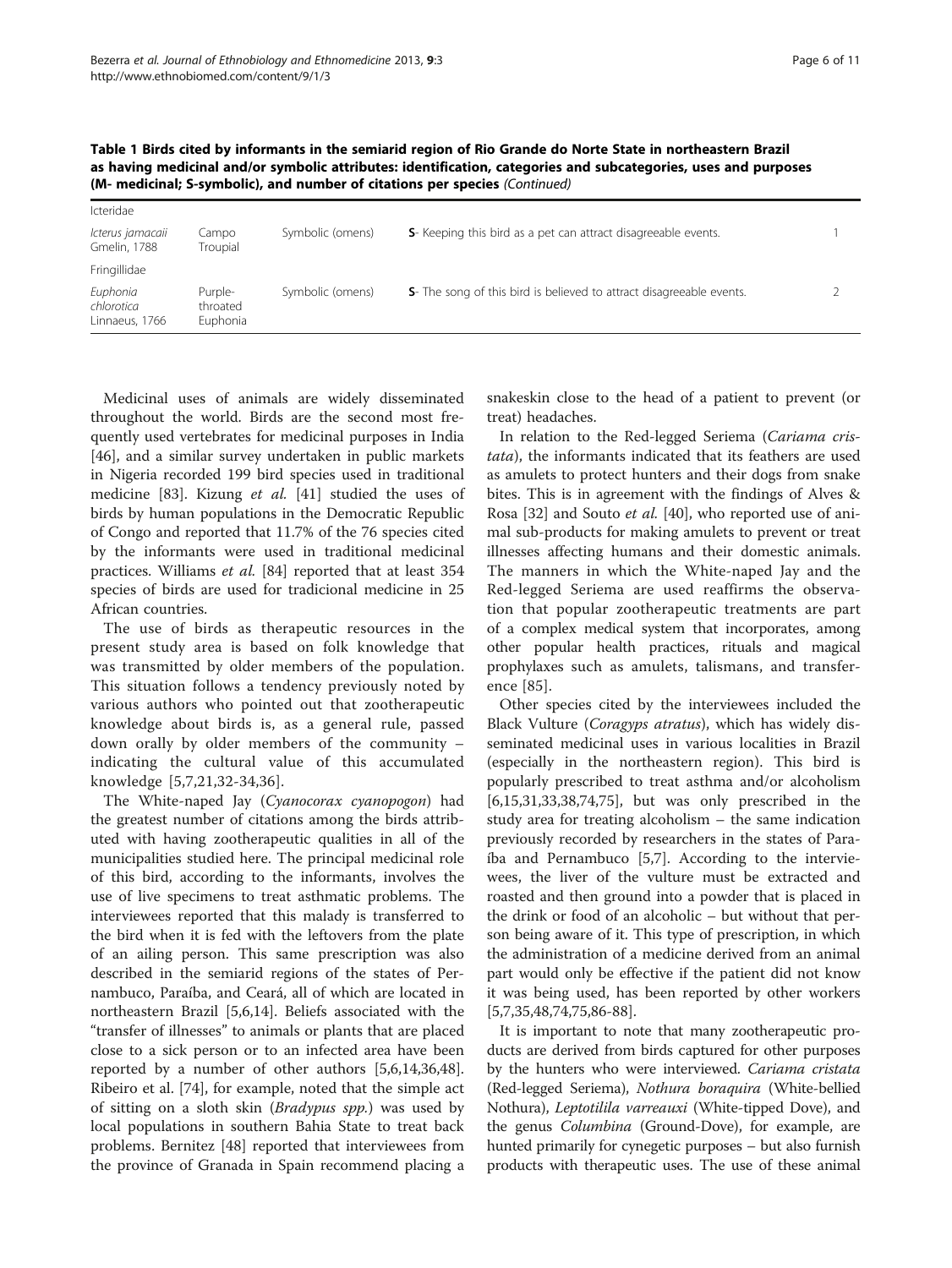<span id="page-6-0"></span>

A. John Medcraft (2009); B-Q. Dandara Bezerra (2010, 2011).

parts can be viewed as maximizing resource benefits from the rather limited local ecosystems [[89](#page-10-0)].

#### Birds associated with symbolic aspects

Nine bird species in the research area were found to be associated with beliefs or superstitions (see Table [1](#page-4-0)): Euphonia chlorotica (Purple-throated Euphonia), Icterus jamacaii (Campo Troupial), Cyanocorax cyanopogon (White-naped Jay), Nothura boraquira (White-bellied Nothura), Cariam cristata (Red-legged Seriema) the hummingbird Chlorostibon lucidus (Glittering-bellied Emerald), Columbina picui (Picui Ground-Dove), Patagioenas picazuro (Picazuro Pigeon), and Turdus rufiventris (Rufousbellied Thrush). According to the interviewees, knowledge concerning these beliefs is acquired from older people or shared among friends during cynegetic activities. Although the interviewees might express certain doubts about these folk beliefs, they are considered traditional cultural elements in the region and the informants felt that it was preferable to respect them. Marques [\[90\]](#page-10-0) observed that beliefs constitute important cultural mechanisms that serve to impose limits on the conduct and practices of community members, making certain ecological interactions socially acceptable or not.

The interviewees cited birds associated with various symbolic subcategories. These subcategories included attributes that varied from birds that supposedly bring good fortune to those that capture them, those that are considered bad omens, to those that can predict events related to the climate and the weather.

Bird vocalizations are often considered presages of natural or supernatural occurrences (ornithological divinations) and are classified according to the predicted events. The beliefs associated with the species *Euphonia chloro*tica (Purple-throated Euphonia) and Columbina picui (Picui Ground-Dove) in the study area were associated with the subcategory omens (birds whose calls are attributed with the power of predicting disagreeable events). A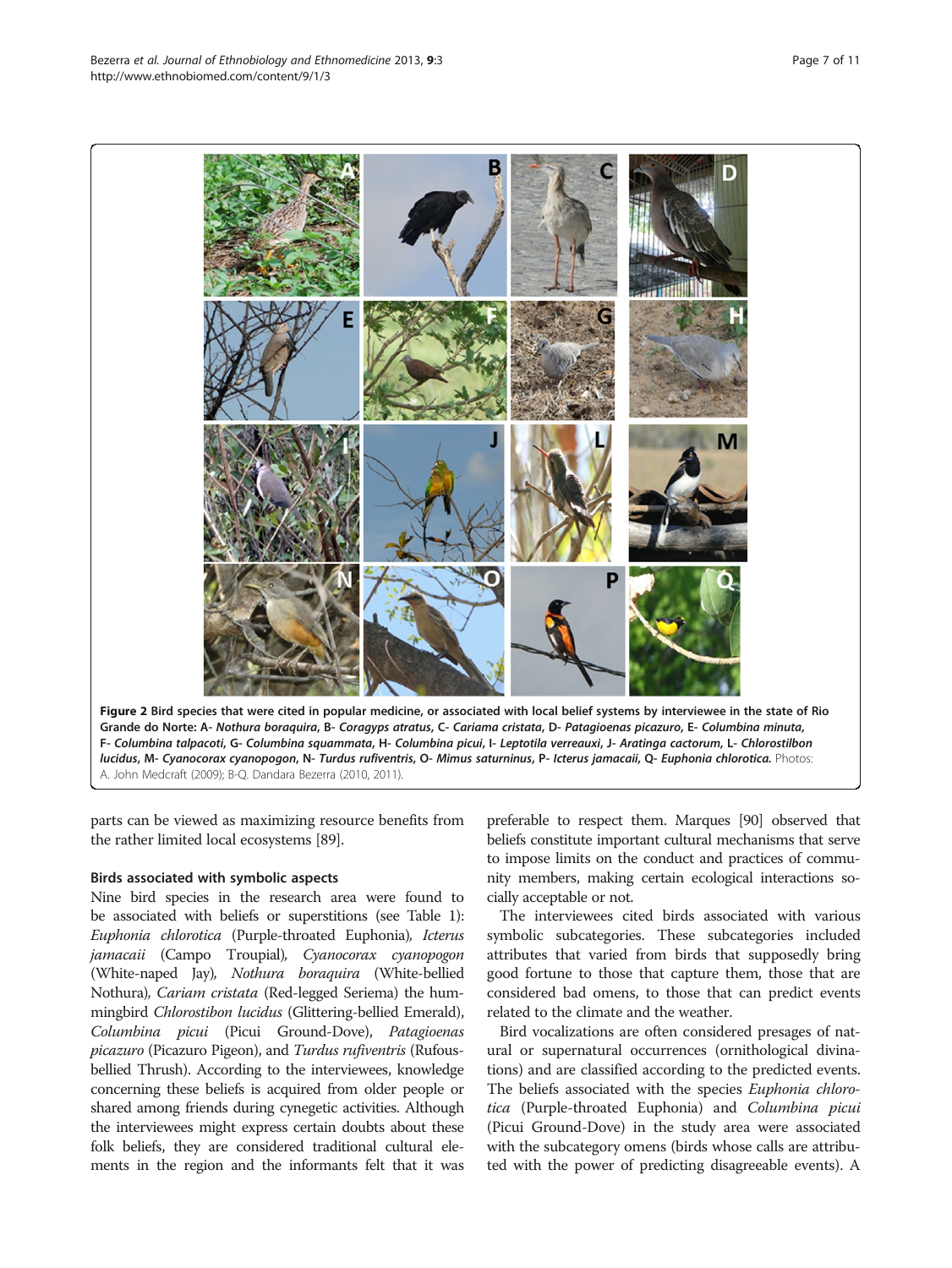similar perception was documented among inhabitants of the Genipabu Environmental Protection Area in Rio Grande do Norte State, where Torres et al. [\[91\]](#page-10-0) reported that the hummingbird Eupetomena macroura is considered to be associated with negative events. Costa-Neto [[18](#page-9-0)] noted a superstition associated with the owl  $Ty$ to alba, with its calling being considered a bad omen.

In some cases, the informants indicated that they believed that certain birds if kept as pets could aid in avoiding disagreeable events because they are capable of predicting such occurrences, such as the White-naped Jay (Cyanocorax cyanopogon), which is included in the subcategory protection. In the case of this specific species, this belief may be explained in part by its characteristic ecological behavior, which according to Major et al. [[92](#page-10-0)] consists of warning of the approach of any type of predator by its loud call. One informant reported that this bird would raise an alert if a snake appeared. As such, its calling serves as a type of alarm that could aid in preventing misfortune. A similar example was described by Marques [\[29\]](#page-9-0), who reported a taboo against hunting specimens of Vanellus chilensis, a possible response to the territorial behavior of this species that uses its strident vocalizations to warn against the approximation of animals (human or otherwise).

Icterus jamacaii (Campo Troupial) and Patagioenas picazuro (Picazuro Pigeon) were considered by the interviewees consulted in this survey to be animals that can attract disagreeable events if kept as pets. According to Colding and Folke [\[93](#page-10-0)], taboos can be defined as unwritten social rules that regulate human behavior – informal institutions that can limit and define the use of ecosystem resources in certain contexts and thus take on conservation roles. In the cases of the species cited here, however, these beliefs were not found to be associated with any decrease in the capture rates of these animals, as the interviewees indicated that they continued to be hunted. Pagioenas picazuro is highly valued as a food source and Icterus jamacaii is commonly cited as a pet. These apparent contradictions between beliefs and usages reflect the life experiences of each individual, for as Toledo and Barrera-Bassols [\[94](#page-10-0)] observed, each person has his/her own kosmo-corpus-praxis complex (beliefs-knowledgepractices) that tune their experiences in response to three information sources: historically associated experiences, socially shared experiences, and individual experiences. On the other hand, the negative characteristics associated with the Purple-throated Euphonia (Euphonia chlorotica) may function to protect this species – and only five of the interviewees reported that they captured or raised these birds. This information may be useful in generating testable hypotheses related to ethno-conservation. A similar example was cited by Marques [\[29](#page-9-0)] and Farias *et al.* [[30](#page-9-0)] that consisted of a total taboo protection of *Fluvicola negenta* (Masked Water-tyrant) encountered in northeastern Brazil. According to popular beliefs, this species helped wash the clothes of the infant Jesus (or his mother, Our Lady, in the Catholic tradition), so that killing or capturing it was effectively prohibited by popular Catholicism.

Still within the symbolic perspective, Turdus rufiventris (Rufous-bellied Thrush) is associated with the climate subcategory (in which bird vocalizations are believed to have the power of presaging the weather and climatic events). The calls of this bird were also cited by Marques [\[27\]](#page-9-0) and Araujo et al. [[28](#page-9-0)] (who documented various bird species considered presages of rainfall in the dry northeastern region of Brazil) as being considered to predict rainfall. Marques [[29](#page-9-0)] noted that birds occupy a privileged position among the faunal elements incorporated into popular Catholic religious beliefs – and in many cases this consideration is intimately related to their vocalizations. Other workers have likewise noted cultural relationships associated with bird vocalizations [[18,26,28,](#page-9-0)[95,96\]](#page-10-0).

Beliefs associated with the species Nothura boraquira (White-bellied Nothura), Cariama cristata (Red-legged Seriema), and *Chlorostibon lucidus* (Glittering-bellied Emerald) in the research area were not related to their songs but rather to uses of their body parts, which were used to aid hunters by protecting them against poisonous snakes and by increasing their luck. These birds appear to have significant cultural importance to hunters, as the first two were cited within medicinal and symbolic contexts related to cures, prevention, and protection during hunting activities. Similarly, other workers have reported the use of bird body parts as amulets or talismans, including Costa-Neto [\[18\]](#page-9-0) who cited use of the feathers of the Ferruginous Pygmy-owl (Glaucidium brasi*lianum*) by local populations in the Amazon basin to make amulets to attract good health as well as luck in games of chance and in love. In their study of public markets in Boa Vista in northern Brazil, Pinto & Maduro [[53](#page-9-0)] recorded the popular use of body fat from Crimsonhooded Manakin (Pipra aureola) to make perfumes used to attract sexual partners. Already in study of public markets in Belém e Teresina in northern and northeast Brazil, respectively, Alves et al. [\[25\]](#page-9-0) recorded the popular use of whole animal from Band-tailed Manakin (P. fasciicauda) to attract business; good luck/money; and perform and umbanda rituals.

In addition to the classification system adopted here, which differentiates between medicinal interactions and those of a symbolic nature, there are many close associations between these two forms of interaction. The fact that birds have a place of importance in popular medicine can be considered an important aspect of the worldview of the people directly involved in their use. Examples of the explicit intersection between symbolism and zootherapy include the belief that a certain behavior of the White-naped Jay bird (Cyanocorax cyanopogon) –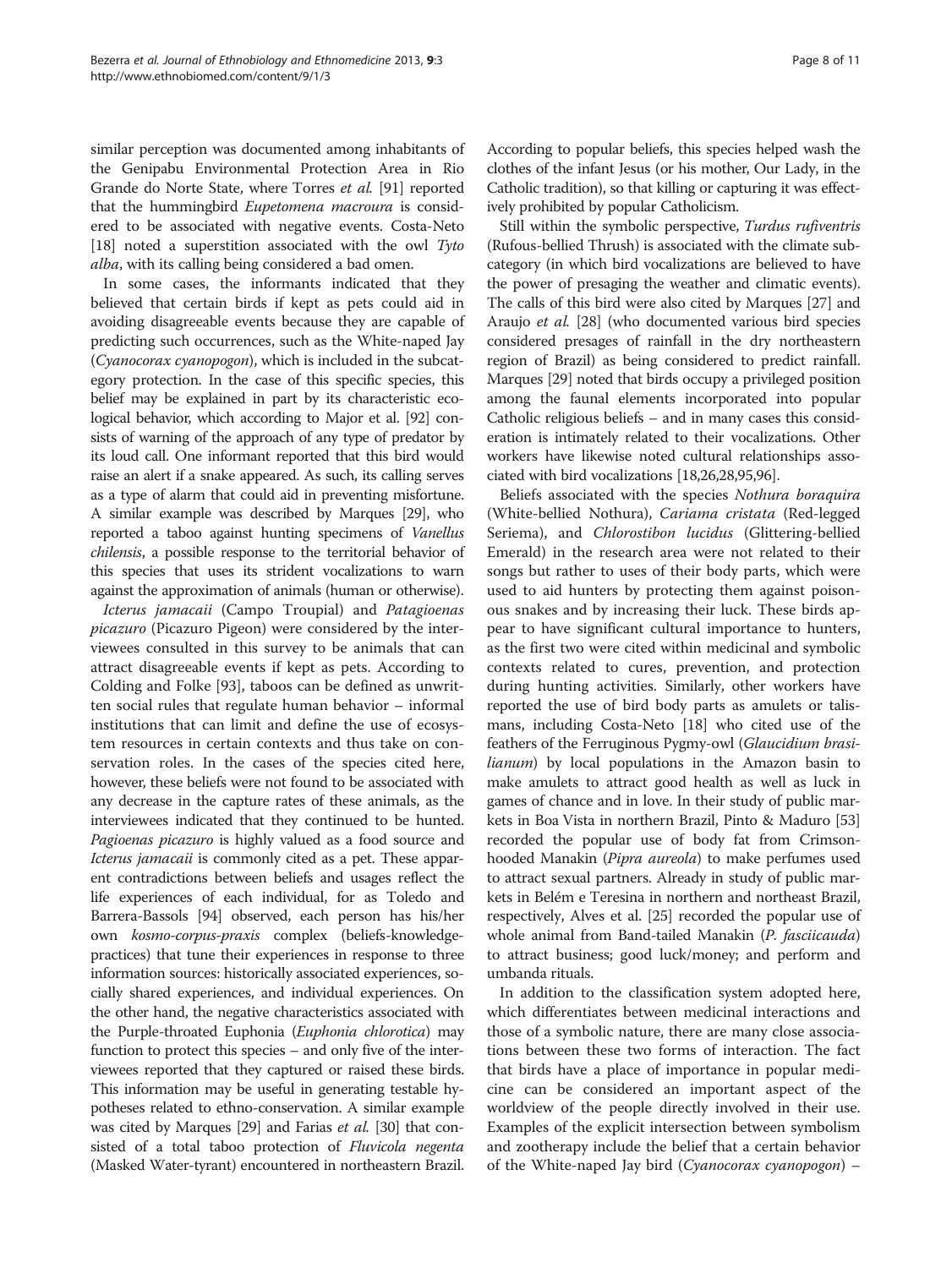<span id="page-8-0"></span>feeding on the leftovers from the plate of a sick person – can help cure that patient, the belief that the simple presence of an animal (or part of an animal, as in the case of the feathers of Cariama cristata) can protect humans and domestic animals from attacks by predators, and the belief that to obtain a cure the patient must not be aware of detailed information about the animal products he/she is ingesting (as in the necessity of hiding the powdered liver of the vulture Coragyps atratus in treating alcoholism).

As was noted in our study, birds have an enormous cultural value and are extensively used in multiple practices with various medicinal and spiritual functions. Potential conservation links with these types of interactions should be more closely examined as they can vary from species to species, and these studies must take into account factors such as habitat predation and capture for other nonmedicinal purposes – which are evident causes of at least part of the population declines noted for many species [[57,97](#page-10-0)]. It is also important to emphasize that most of the zootherapeutic products cited here employ animal subproducts that would rarely used for any other purpose. Examples of this are Nothura boraquira and Cariama cristata and various species of the genus Columbina; these birds are hunted for food, but their feathers also serve as medicinal and symbolic subproducts (the former two species), while the feet of a number of species of the genus Columbina are used for zootherapeutic purposes. Cyanocorax cyanopogon demonstrates overlapping in the study area uses as a bird with important medicinal and symbolic attributes that is also appreciated as a pet. As such, the true motive for the cynegetic pressure on a given animal species may not be directly related to any single use.

In relation to the symbolic aspects attributed to wild birds, there were beliefs expressed by the interviewees about the vocalizations of Turdus rufiventris and Euphonia chlorotica that could stimulate positive attitudes toward them in terms of their maintenance in natural environments, as the former is believed to presage rainfall (a natural event of extreme importance to the human populations in this semiarid region), while the other species is badly thought of as a potential pet (which could protect it to some degree from anthropogenic pressure) [[9,](#page-9-0)[98](#page-10-0)].

# Conclusions

The accumulated bodies of knowledge concerning the avifauna occurring in the semiarid regions of northeastern Brazil and the use of those biological resources in both symbolic and medicinal capacities by human populations demonstrate the cultural importance of this vertebrate group. The results of the present research demonstrated that this accumulated knowledge is an integral part of the

cultural heritage of those people and apparently continues to be orally transmitted to current generations.

Some of the bird species cited in the present work are not exclusively used in traditional medicine but have additional symbolic utility as well as food value and use as pets. Additionally, the fact that the interviewees know about the therapeutic effects of birds and in their symbolic values reveals a belief system that is related to cynegetic practices.

It was also observed that birds that retain significant symbolic importance can stimulate either positive or negative attitudes in humans from the perspective of biodiversity conservation. As such, it will be important to undertake specific research focusing on the diverse uses of the avifauna by human populations to determine if the cultural values assigned to them could aid in future programs directed toward biodiversity conservation.

#### Competing interests

The authors declare that they have no competing interests.

#### Authors' contributions

DMMB, HFPA, AGCA and RRNA – Writing of the manuscript, literature survey and interpretation; DMMB - Ethnozoological data; DMMB and HFPA – Analysis of taxonomic aspects. All authors read and approved the final manuscript.

#### Acknowledgments

The authors would like to thank the Coordenação de Aperfeiçoamento de Pessoal de Nível Superior (CAPES) for their financial support; the Conselho Nacional de Desenvolvimento Científico e Tecnológico (CNPq) for awarding a productivity research grant to the third author; and especially the "sertanejos" who conceded interviews in the municipalities of Caicó, São João do Sabugi, Serra Negra do Norte, and Timbaúba dos Batistas for their hospitality, collaboration, and for kindly having shared their knowledge with this.

#### Author details

1 Departamento de Sistemática e Ecologia, Universidade Federal da Paraíba, Campus I 58051-900, Brasil. <sup>2</sup> Departamento de Ciências Biológicas, Universidade Federal da Paraíba, Campus I 58051-900, Brasil. <sup>3</sup>Departamento de Biologia, Universidade Federal Rural de Pernambuco, Rua Manoel de Medeiros, S/N, Dois Irmãos, Recife 52171-900, Pernambuco. <sup>4</sup>Departamento de Ciências Biológicas e da Saúda, Universidade Estadual da Paraíba, Paraíba 58109-753, Brasil.

#### Received: 24 August 2012 Accepted: 28 December 2012 Published: 8 January 2013

#### References

- 1. Comitê Brasileiro de Registros Ornitológicos (CBRO): Lista de Aves do Brasil.; 2011. http://www.cbro.org. br
- 2. Silva JMC, Souza MA, Bieber AGD, Carlos CJ: Aves da caatinga: status, uso do habitat e sensitividade. In Ecologia e conservação da caatinga. Edited by Leal IR, Tabarelli M, Silva JMC. Recife: Ed. Universitária da UFPE; 2003:237–274.
- 3. Albuquerque UP, Araujo EL, El Deir ACA, Lima ALA, Souto A, Bezerra BM, Ferraz EMN, Freire EMX, Sampaio EVSB, Las-Casas FMG, Moura GJB, Pereira GA, Melo JG, Ramos MA, Rodal MJN, Schiel N, Lyra-Neves RM, Alves RRN, Azevedo-Júnior SM, Telino Júnior WR, Severi W: Caatinga Revisited: ecology and conservation of an important seasonal Dry Forest. The Scientific World Journal 2012, 2012:1–18.
- 4. Farias GB, Alves AGC: Ethno-ornithological nomenclature and classification in Três Ladeiras District, Igarassu, PE, Brazil. Revista Brasileira de Ornitologia 2007, 15:358–366.
- 5. Alves RNN, Lima HN, Tavares MC, Souto WMS, Barboza RRD, Vasconcellos A: Animal-based remedies as complementary medicines in Santa Cruz do Capibaribe, Brazil. BMC Complementary and Alternative Medicine 2008, 8:1–9.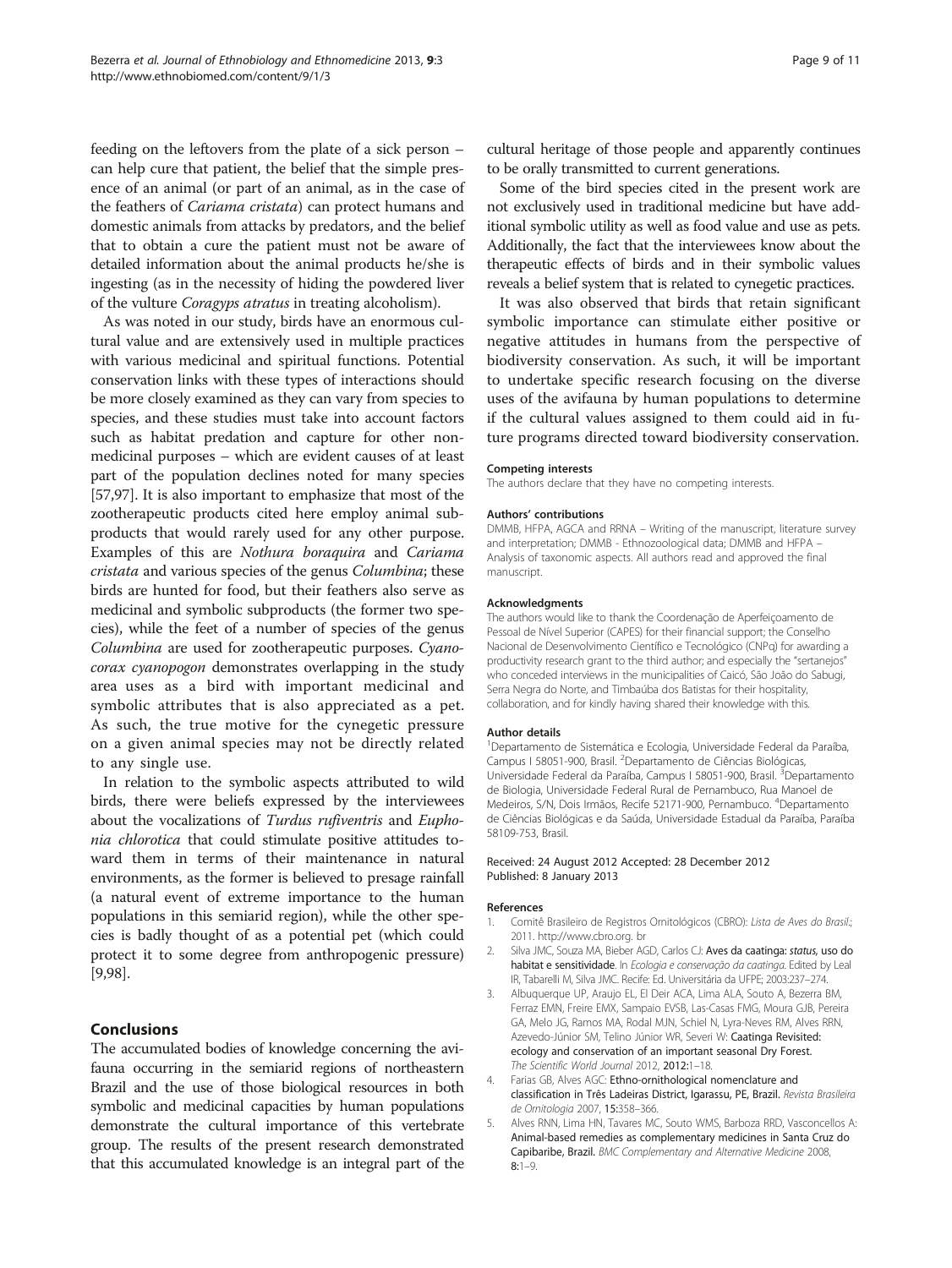- <span id="page-9-0"></span>6. Alves RRN, Barbosa JAS, Santos SLD, Souto WMS, Barboza RRD: Animalbased remedies as complementary Medicines in the semi-arid region of Northeastern Brazil. Evidence-based Complementary and Alternative Medicine 2009, 3:1–13.
- 7. Alves RRN, Neto NAL, Brooks SE, Albuquerque UP: Commercialization of animal-derived remedies as complementary medicine in the semi-arid region of northeastern Brazil. J Ethnopharmacol 2009, 124:600–608.
- Alves RRN, Mendonça LET, Confessor MVA, Vieira WLS, Lopez LCS: Hunting strategies used in the semi-arid region of northeastern Brazil. J Ethnobiol Ethnomed 2009, 5:1–12.
- Alves RRN, Nougueira EEG, Araujo HFP, Brooks SE: Bird-keeping in the Caatinga, NE Brasil. Hum Ecol 2010, 38:147–156.
- 10. Barbosa JAA, Nóbrega VA, Alves RRN: Aspectos da caça e comércio ilegal da avifauna silvestre por populações tradicionais do semiárido paraibano. Revista de Biologia e Ciências da Terra 2010, 10:39–49.
- 11. Fernandes-Ferreira H, Mendonça SV, Albano C, Ferreira FS, Alves RRN: Comércio e criação de aves silvestres (Psittaciformes, Piciformes e Passerifomes) no estado do Ceará. In A etnozoologia no Brasil: importância, status atual e perspectivas. Edited by Alves RRN, Souto WMS, Mourão JS. Recife: Nuppea; 2010:381–402.
- 12. Bezerra DMM, Araujo HFP, Alves RRN: The use of wild birds by rural communities in the semi-arid region of Rio Grande do Norte State, Brazil. Bioremediation, Biodiversity and Bioavailability 2011, 5:117–120.
- 13. Bezerra DMM, Araujo HFP, Alves RRN: Captura de aves silvestres no semiárido brasileiro: técnicas cinegéticas e implicações para a conservação. Tropical Conservation Science 2012, 5:50–66.
- 14. Fernandes-Ferreira H, Mendonça SV, Albano C, Ferreira FS, Alves RRN: Hunting use and conservation of birds in Northeast Brazil. Biodivers Conservation 2012, 21:221–244.
- 15. Vargas-Clavijo M, Costa-Neto EM: Los lipiadores de los cielos: factos y folclor de los zopilotes, aves dueñas del imaginario latinoamericano. UEFS Editora: Feira de Santana; 2008.
- 16. Alves RRN: Relationships between fauna and people and the role of ethnozoology in animal conservation. Ethnobiology and Conservation 2012,  $1:1-69$
- 17. Hanazaki N, Alves RRN, Begossi A: Hunting and use of terrestrial fauna used by Caiçaras from the Atlantic Forest coast (Brazil). J Ethnobiol Ethnomed 2009, 5:1–8.
- 18. Costa-Neto EM: As corujas e o homem. Ciência Hoje 1999, 26:74-76.
- 19. Costa-Neto EM, Oliveira MV: Cockroach is good for asthma: zootherapeutic practices in northeastern Brazil. Human Ecology Review 2000, 7:41–51.
- 20. Alves RRN, Alves HN: The faunal drugstore: animal-based remedies used in traditional medicines in Latin America. J Ethnobiol Ethnomed 2011, 7:1–43.
- 21. Ferreira FS, Brito SV, Ribeiro SC, Almeida WO, Alves RRN: Zootherapeutics utilized by residents of the community PoçoDantas, Crato-CE, Brazil. J Ethnobiol Ethnomed 2009, 5:1–10.
- 22. Léo Neto NA, Brooks SE, Alves RNN: From Eshu to Obatala: animals used in sacrificial rituals at Candomblé "terreiros" in Brazil. J Ethnobiol Ethnomed 2009, 5:1–10.
- 23. Barbosa JAA, Alves RRN: "Um chá de que?" animais utilizados no preparo tradicional de bebidas medicinais no agreste paraibano. Biofar 2010, 4:1–12.
- 24. Léo Neto NA, Alves RRN: A natureza sagrada do candomblé: análise da construção mística acerca da natureza em terreiros de candomblé no nordeste do Brasil. Interciência 2010, 35:568–574.
- 25. Alves RRN, Rosa IL, Léo Neto NA, Voeks R: Animals for the gods: magical and religious faunal use and trade in Brazil. Human Ecol 2012, 40:751–780.
- 26. Santos IB, Costa-Neto EM: Estudo etnoornitológico em uma região do semi-árido do Estado da Bahia, Brasil. Sitientibus Série Ciências Biologicas 2007, 7:273–288.
- 27. Marques JGW: Da gargalhada ao pranto, Inserção Etnoecológica da vocalização de aves em ecossistemas rurais do Brasil. Tese. Feira de Santana: Universidade Estadual de Feira de Santana; 1999.
- 28. Araujo HFP, Lucena RFP, Mourão JS: Prenúncio de chuvas pelas aves na percepção de moradores de comunidades rurais no município de Soledade-PB, Brasil. Interciencia 2005, 30:764–769.
- 29. Marques JGW: O pássaro sagrado e o cavalo do cão (biodiversidade, etnoecologia e catolicismo popular no Brasil). Tese de Pós-Doutorado: Universidade Estadual de Campinas - UNICAMP - NEPAM; 2005.
- 30. Farias GB, Alves AGC, Marques JGW: Mythological relations between the "lavandeira" birds Fluvicolanegenta and Motacillaalba in Northeast Brazil and Northwest Spain: Possible cultural implications for conservation. J Ethnobiol 2010, 30:240–251.
- 31. Marques JGW: Pescando pescadores: etnoecologia abrangente no baixo São Francisco. São Paulo: NUPAUB-USP; 1995.
- 32. Alves RRN, Rosa IL: From cnidarians to mammals: the use of animals as remedies in fishing communities in NE Brazil. J Ethnopharmacology 2006, 107:82–103.
- 33. Alves RRN, Rosa IL: Zootherapy goes to town: the use of animal-based remedies in urban areas of NE and N Brazil. J Ethnopharmacol 2007, 113:541–555.
- 34. Alves RRN, Rosa IL: Zootherapeutic practices among fishing communities in North and Northeast Brazil: a comparison. J Ethnopharmacol 2007, 111:82–103.
- 35. Alves RRN, Rosa IL, Santana GG: The role of animal-derived remedies as complementary medicine in Brazil. BioScience 2007, 57:949–955.
- 36. Alves RRN, Soares TC, Mourão JS: Uso de animais medicinais na comunidade de Bom Sucesso, Soledade, estado da Paraíba, Brasil. Sitientibus Série Ciências Biologicas 2008, 8:142–147.
- 37. Alves RRN: Fauna used in popular medicine in Northeast Brazil. J Ethnobiol Ethnomed 2009, 5:1–11.
- 38. Ferreira FS, Brito SV, Ribeiro SC, Almeida WO, Alves RRN: Animal-based folk remedies sold in public markets in Crato and Juazeiro do Norte, Ceará, Brazil. BMC Complementary and Alternative Medicine 2009, 9:1–8.
- 39. Oliveira ES, Torres DF, Brooks SE, Alves RRN: The medicinal animal markets in the metropolitan region of Natal City, northeastern Brazil. J Ethnopharmacol 2010, 130:54–60.
- 40. Souto WMS, Mourão JS, Barboza RRD, Alves RRN: Paralles between zootherapeuticpratices in etnoveterinary and human compllementary medicine in northeastern Brazil. J Ethnopharmacol 2011, 134:753–767.
- 41. Kizungu B, Ntabaza M, Mburunge M: Ethno-ornithology of the tembo in eastern DRC (formes Zaire): parte one, Kalehe zone. African Study Monographs 1998, 19:103–113.
- 42. Balderas AJC, Salas JAG, Velasco AG, Rojas JIG: Aprovechamiento de las aves cinegéticas, de ornato y canoras de Nuevo León, México. CienciaUanl 2001, 4:462–469.
- 43. Apaza L, Godoy R, Wilkie D, Byron E, Huanca T, Leonard WR, Peréz E, Reyes-Garcia V, Vadez V: Markets and the use of wild animal for tradicional medicine: a case study aming the Tsimane Amerindians of the bolivian rain forest. J Ethnobiol 2003, 23:47–64.
- 44. Mahawar MM, Jaroli DP: Animals and their products utilized as medicines by the inhabitants surrounding the Ranthambhore National Park India. J Ethnobiol Ethnomed 2006, 2:1–5.
- Mahawar MM, Jaroli DP: Traditional knowledge on zootherapeutic uses by the Saharia tribe of Rajasthan, India. J Ethnobiol Ethnomed 2007, 3:1-6.
- Mahawar MM, Jaroli DP: Traditional zootherapeutic studies in India: a review. J Ethnobiol Ethnomed 2008, 4:1–12.
- 47. Ceríaco LMP: A review of fauna used in zootherapeutic remedies in Portugal: historical origins, current uses, and implications for conservation. In Animals in Traditional Folk Medicine: Implications for conservation. Volume 1. Edited by Alves RRN, Rosa IL. Heidelberg/New York/ Dordrecht/London: Springer; 2013:317–345.
- 48. Benítez G: Animals used for medicinal and magico-religious purposes in western Granada Province, Andalusia (Spain). J Ethnopharmacol 2011, 137:1113–1123.
- 49. Chakravorty J, Meyer-Rochow B, Ghosh S: Vertebrates used for medicinal purposes by members of the Nyishi and Galo tribes in Arunachal Pradesh (North-East India). J Ethnobiol Ethnomed 2011, 7:1–14.
- 50. Fleming-Moran M: The folk view of natural causation and disease in Brazil and its relation to tradicional curing practices. Bol Mus Para Emílio Göeldi 1992, 8:65–156.
- 51. Begossi A, Braga FMS: Food taboos and folk medicine among fishermen from the Tocatins Riv. Amazoniana 1992, 12:101–118.
- Costa-Neto EM: Tradicional use and sale of animals as medicines in Feira de Santana city, Bahia, Brazil. Indigenous Knowledge Development Monitor 1999, 7:6–9.
- 53. Pinto AAC, Maduro CB: Produtos e subprodutos da medicina popular comercializados na cidade de Boa Vista, Roraima. Acta Amazonica 2003, 33:281–290.